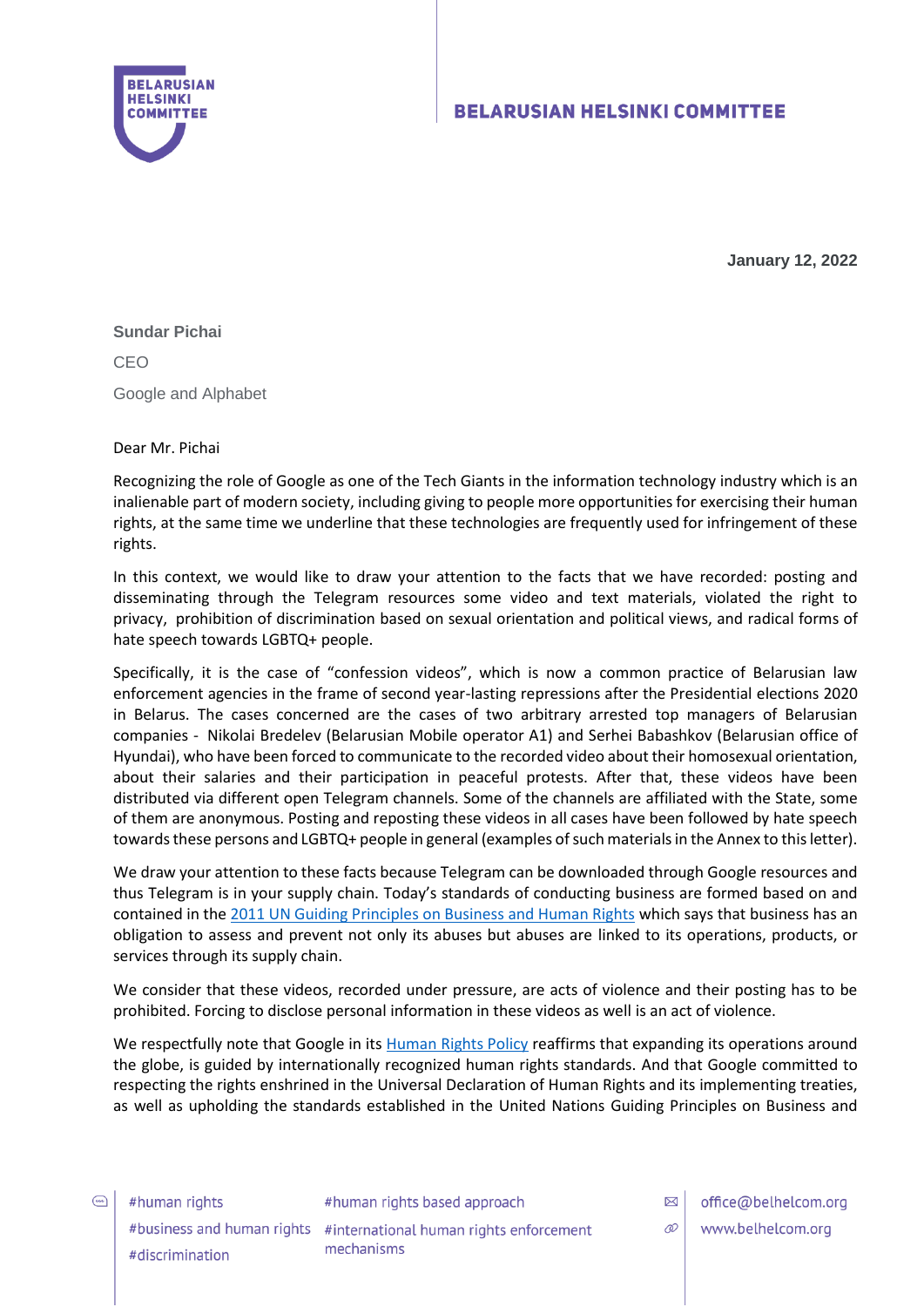

Human Rights (UNGPs) and in the Global Network Initiative Principles (GNI Principles). The Human Rights Program of Google manages human rights due diligence, including human rights impact assessments as well as in the supply chain.

We consider it is important to emphasize that we highly appreciate the importance of freedom of speech and freedom of expression, but these materials cannot be qualified as such because the only obvious purpose of their posting is the humiliation of the human dignity of named people in particular, LGBTQ+ people and people with the opposite political views in general.

Taking into account all above-mentioned, we call on Google to use the leverage of its partnership and address the Telegram demanding to prevent using the Telegram resources for human rights violations, in particular:

- To block channels, which produce the largest amount of human rights abusive, discriminatory content, sistematically used by the State for licking data, promoting violence and personal data and are main sources for reposting (marked with "\*\*" in the Annex to this letter)
- To block access at least to the materials of rest of the channels, named in the Annex to this letter;
- To issue a warning to named channels about non-admissibility of further posting and disseminating of such materials;
- To block the rest of the channels from the Annex in the case of non-compliance with such demanding;
- Taking into account the fact that such practices in the Belarusian segment of Telegram from the State affiliated channels are very common, and even blocking of some channels cannot be effective enough in some cases, because new ones of the same content can be immediately created – focus Telegram's attention on this area in respect to more thorough human rights due diligence, including more detailed assessing risks of human rights violations made via Telegram resources.

Kind regards Aleh Hulak, Head of Belarusian Helsinki Committee

 $\bigodot$ 

#human rights #discrimination #human rights based approach

#business and human rights #international human rights enforcement mechanisms

office@belhelcom.org www.belhelcom.org

 $\boxtimes$  $\mathcal{O}$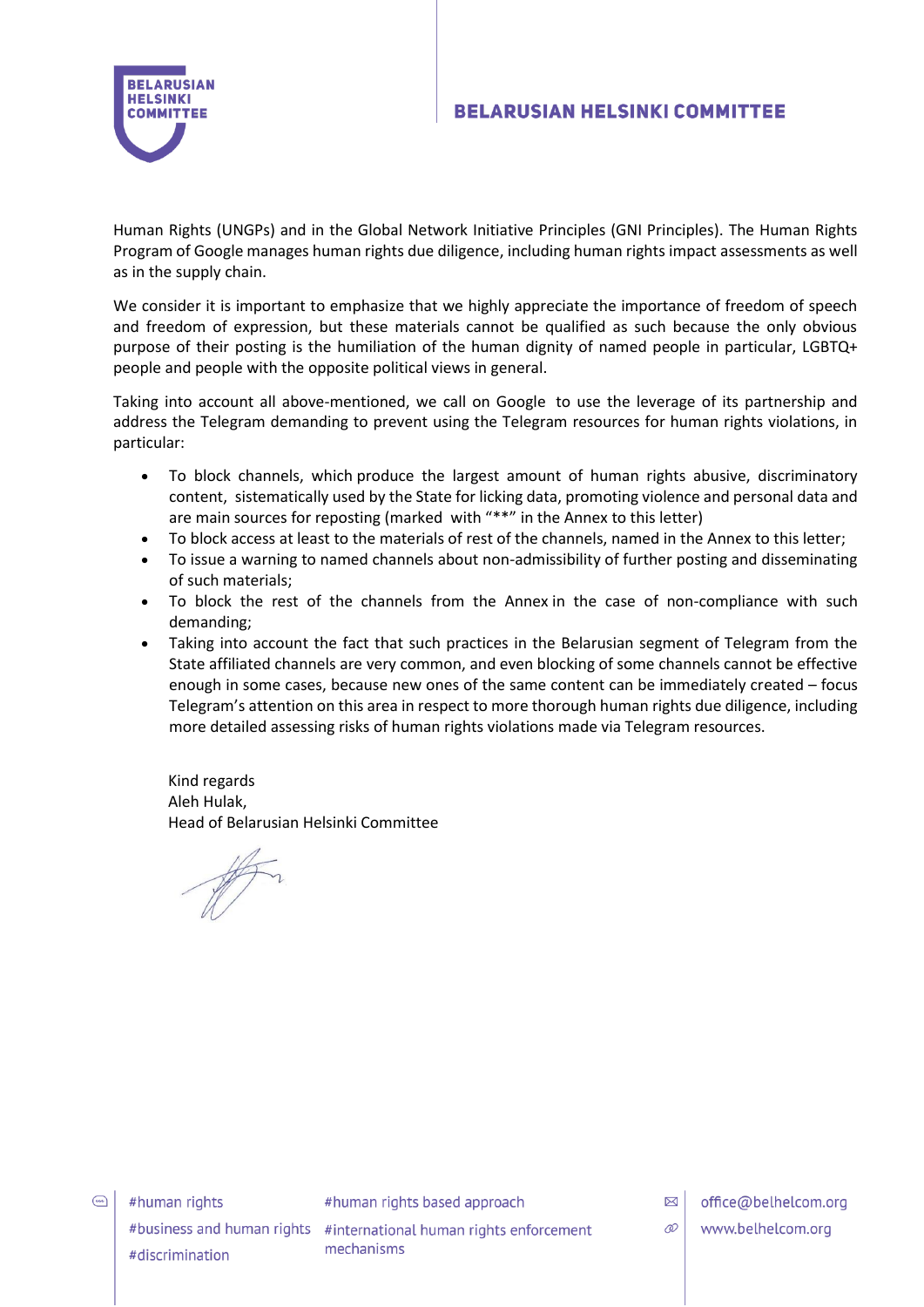

**Annex.** List of public channels and examples of video and text materials, disseminated via Telegram resources, violating human rights and demonstrating violence and human dignity humiliation

### **List of identified channels:**

Channels marked with "\*\*" are the channels which produce the largest amount of human rights abusive, discriminatory content, sistematically used by the State for licking data, promoting violence and personal data are main sources for reposting.

- 1. Азаренок. СТВ (rus.) t.me/Azarenok TV \*\*
- 2. Жёлтые сливы (rus.) [t.me/zheltyeslivy](https://t.me/zheltyeslivy) \*\*
- 3. ГУБОП (rus.) [t.me/gubopRB](https://t.me/gubopRB) \*\*
- 4. ЗмагарОК (rus.) [t.me/carbatushka](https://t.me/carbatushka)
- 5. Бондарева. Без купюр (rus.) t.me/grodno specnaz
- 6. Советская Белоруссия (rus.) [t.me/sovbelorus](https://t.me/sovbelorussia/7055)
- 7. Заметки Дохтора ХТО? (rus.) [t.me/d0xt0r](https://t.me/d0xt0r/568)
- 8. Я/МЫ ОМОН (rus.) [t.me/omonby](https://t.me/omonby)
- 9. Ваши сливы (rus.) [t.me/vashi\\_slivy](https://t.me/vashi_slivy/15279)
- 10. Людажор (rus.[\) https://t.me/Ludazhor](https://t.me/Ludazhor)
- 11. Жулики Беларуси (rus.) t.me/juliki belarus
- 12. Придыбайло | Субъективно (rus.) [t.me/pridybaylo](https://t.me/pridybaylo/3238)
- 13. Шкварка News (rus.) [t.me/belshkvarka](https://t.me/belshkvarka)
- 14. Живет же Беларусь (rus.) [t.me/ZhivetZheBelarus](http://t.me/ZhivetZheBelarus)
- 15. Невольфович (rus.) [t.me/nevolf](https://t.me/nevolf)
- 16. ZацепилО! [t.me/Zatsepil0](http://t.me/Zatsepil0)
- 17. Ксения Лебедева LIVE (rus.) [t.me/lebedevalive](http://t.me/lebedevalive)
- 18. ПЕРЕОБУТАЯ реальность (rus.) [t.me/orsha\\_pereobutaya](http://t.me/orsha_pereobutaya)
- 19. Беларусь и Мир (rus.) [t.me/belarusimir](http://t.me/belarusimir)
- 20. BLI[K t.me/blik20](http://t.me/blik20)

|    | Channel                                                                                                                                                                     | <b>Content violating human rights</b>                                                                                                                                                                                                                                                                                                                          | Comment                                                                                                                                                                                                                                                                                                                   |
|----|-----------------------------------------------------------------------------------------------------------------------------------------------------------------------------|----------------------------------------------------------------------------------------------------------------------------------------------------------------------------------------------------------------------------------------------------------------------------------------------------------------------------------------------------------------|---------------------------------------------------------------------------------------------------------------------------------------------------------------------------------------------------------------------------------------------------------------------------------------------------------------------------|
| 1. | Азарёнок. СТВ (rus.).<br>The channel of show<br>host from State' TV<br>Channel - one of the<br>main propagandists of<br>Lukashenko regime<br>https://t.me/Azareno<br>$k$ TV | 1) https://t.me/Azarenok TV/14210<br>a) Video with forced outing of Nikolai<br>Bredelev.<br>Transcript of the video:<br>Bredelev Nikolay Olegovich, 34 years<br>old, Minsk. I am a homosexual and<br>have been living with a man for more<br>than seven years. I work at the<br>unitary enterprise "A1". My salary is<br>4,500 rubles. I am the head of public | This channel is most likely used by<br><b>GUBOPIK (the Department on</b><br>Fighting with Organized Crime<br>and Corruption of the Ministry of<br>Internal Affairs of Belarus) to leak<br>information, incl. personal data.<br>Further, this video (or its<br>fragments) was used by at least<br>10 channels. One of them |

 $\bigodot$ 

#human rights #discrimination #human rights based approach

#business and human rights #international human rights enforcement mechanisms

 $\boxtimes$ office@belhelcom.org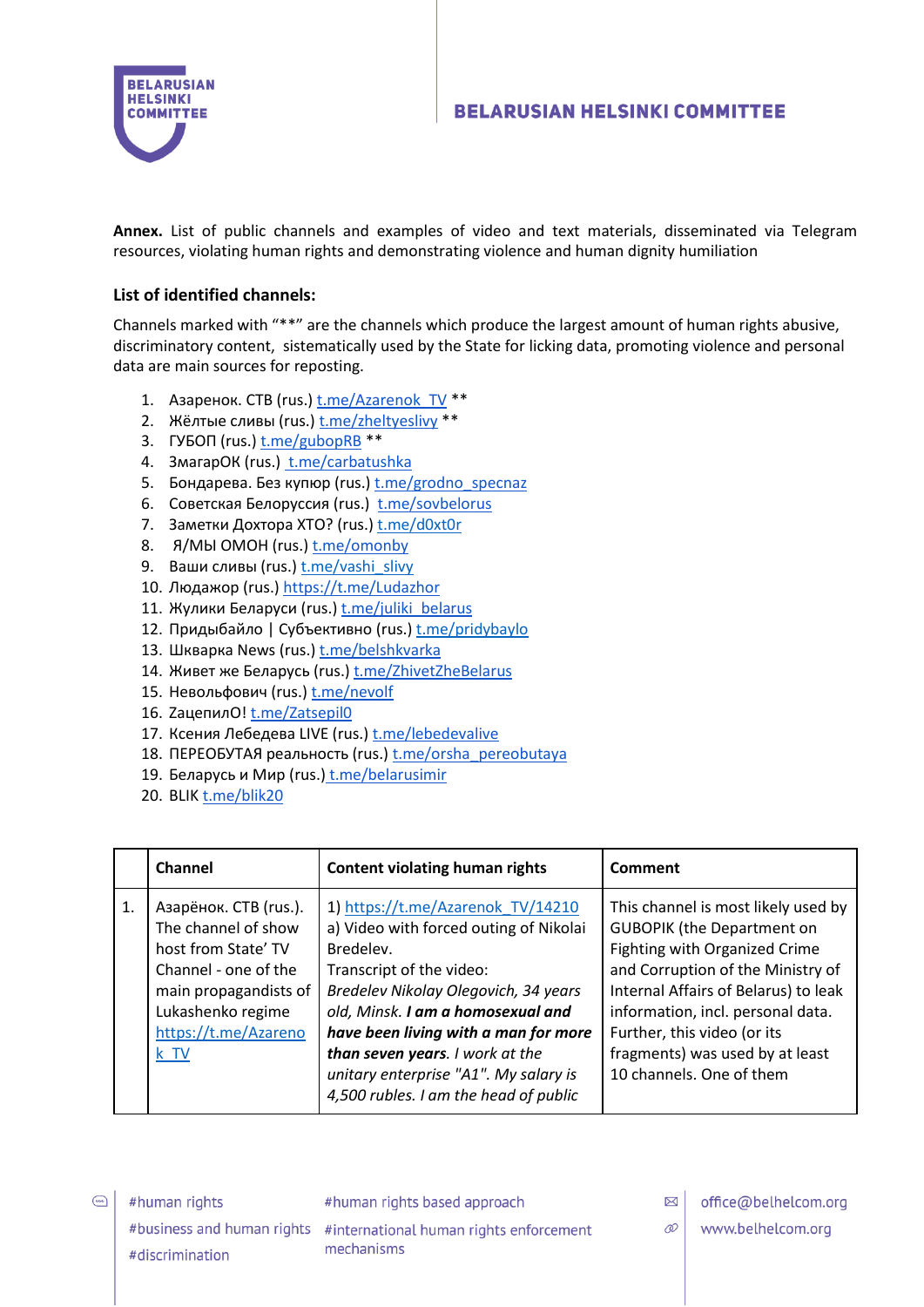

|  | relations, I work with journalists and           | presumably is the GUBOPIK        |
|--|--------------------------------------------------|----------------------------------|
|  | deliver information about the                    | channel.                         |
|  | company. Anton Motolko and I have                | https://t.me/gubopRB/3541        |
|  | known each other for over 7 years.               | https://t.me/zheltyeslivy/31293  |
|  | Since June 2020 I have been providing            | https://t.me/omonby/17971        |
|  | Anton Motolko with information that              | https://t.me/belshkvarka/30643   |
|  | is related to my professional activities.        | https://t.me/blik20/15427        |
|  | I am also subscribed to the extremist            | https://t.me/nevolf/6901         |
|  | telegram channels "Motolko help",                | https://t.me/pridybaylo/3238     |
|  | "Nick and Mike". At the moment                   | https://t.me/Zatsepil0/9086      |
|  | (further the text is not legible,                | https://t.me/lebedevalive/874    |
|  | because it is overlapped by the                  | https://t.me/ZhivetZheBelarus/19 |
|  | montage music).                                  | 946                              |
|  | The video ends with the logo of                  |                                  |
|  | <b>GUBOPIK (The Department on</b>                |                                  |
|  | Fighting with Organized Crime and                |                                  |
|  | Corruption of the Ministry of Internal           |                                  |
|  | Affairs of Belarus).                             |                                  |
|  |                                                  |                                  |
|  | b)Personal photos of Nikolai Bredelev,           |                                  |
|  | demonstrating his sex toys                       |                                  |
|  |                                                  |                                  |
|  |                                                  |                                  |
|  | c) Hate speech message:                          |                                  |
|  | "A fag. Even not just a fag, but a<br>fagissimo. |                                  |
|  | A piece of manure on the screen you              |                                  |
|  | see is A1's press secretary. This                |                                  |
|  | creature has been living with a man              |                                  |
|  | for 7 years. Completely aliments his             |                                  |
|  | lover (with a salary about 4 thousand            |                                  |
|  | 500 rubles). The house is furnished like         |                                  |
|  | the bourgeois apartments from the                |                                  |
|  | trite Soviet novels. A closet full of XXX        |                                  |
|  | toys. You see, that two men's pricks             |                                  |
|  | were not enough, they needed a                   |                                  |
|  | third.                                           |                                  |
|  | A fag. Even not just a fag, but a                |                                  |
|  | fagissimo. Crossing out!"                        |                                  |
|  |                                                  |                                  |

 $\bigodot$ 

#human rights based approach

#business and human rights #international human rights enforcement mechanisms

 $\boxtimes$  office@belhelcom.org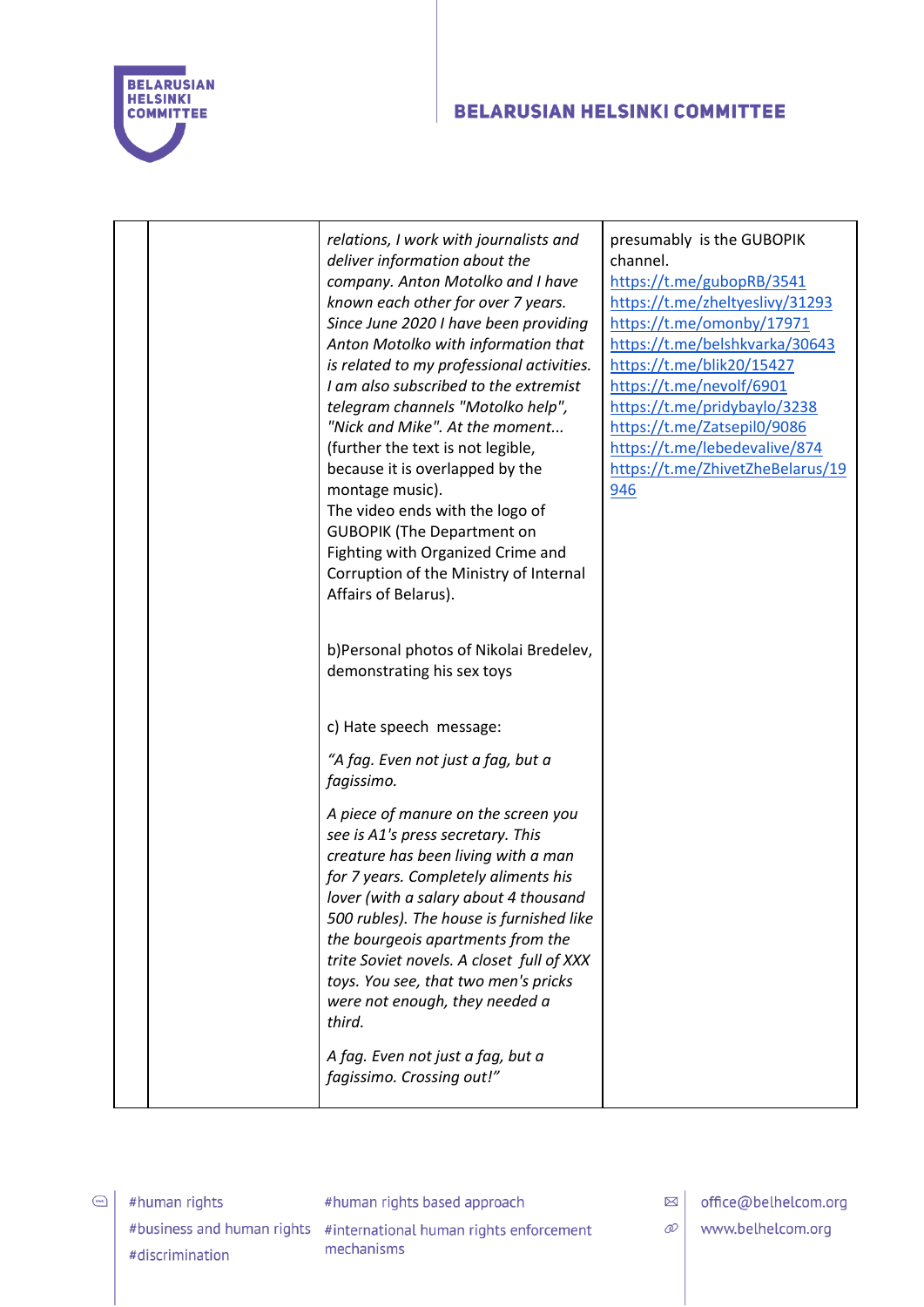

|    |                                                                                                                          | 2) https://t.me/Azarenok TV/14418                                                                                                                                                                                                                                                                                                                                                                                                                                                                                                                                                                             |                                                                                                                                                                                                                                                                                                                                   |
|----|--------------------------------------------------------------------------------------------------------------------------|---------------------------------------------------------------------------------------------------------------------------------------------------------------------------------------------------------------------------------------------------------------------------------------------------------------------------------------------------------------------------------------------------------------------------------------------------------------------------------------------------------------------------------------------------------------------------------------------------------------|-----------------------------------------------------------------------------------------------------------------------------------------------------------------------------------------------------------------------------------------------------------------------------------------------------------------------------------|
| 2. | Жёлтые сливы (rus.)<br>The anonymous<br>channel<br>propagandizing<br>prostate position<br>https://t.me/zheltyesl<br>ivy/ | 1) https://t.me/zheltyeslivy/31304<br>a)Personal intimate photos of Nikolai<br>Bredelev with his partner. In the<br>photo, under the blur, the penises are<br>distinguishable.<br>b) comments like: "And this is how<br>they reprimand top management at<br>A1", " In any case, he won't have any<br>problems with sex in prison."                                                                                                                                                                                                                                                                            | This channel is most likely used by<br><b>GUBOPIK (the Department on</b><br>Fighting with Organized Crime<br>and Corruption of the Ministry of<br>Internal Affairs of Belarus) to leak<br>information, incl. personal data.<br>Further, this information was<br>used at least 8 times. Two of them<br>presumably were used by the |
|    |                                                                                                                          | 2) https://t.me/zheltyeslivy/31312<br>Screenshots of personal<br>correspondence of Nikolai Bredelev of<br>intimate character with personal<br>photos of Nikolai Bredelev of intimate<br>character.<br>Post text: "The other side of Bredelev!<br>A1's press secretary has proven from<br>his own experience that mobile<br>communications can catch even in the<br>deepest a**"                                                                                                                                                                                                                               | <b>GUBOPIK channel.</b><br>https://t.me/gubopRB/3547<br>https://t.me/belshkvarka/30644<br>https://t.me/carbatushka/10518<br>https://t.me/belshkvarka/30664<br>https://t.me/carbatushka/10517<br>https://t.me/gubopRB/3548<br>https://t.me/grodno_specnaz/169<br><u>78</u><br>https://t.me/blik20/15432                            |
|    |                                                                                                                          | 3) https://t.me/zheltyeslivy/31306<br>Video with forced outing of Serhei<br>Babashkov. Transcript of the<br>video: "I am Babashkov Serhei<br>Alexandrovich, born in 1976. I am<br>45 years old. I live in Minsk,<br>participated in protest activities in<br>the form of going to rallies, and<br>was subscribed to extremist<br>telegram channels. Such as: Radio<br>Svaboda, Shraibman. At the<br>moment I unsubscribed from them<br>and do not advise anyone to be<br>subscribed to them and conduct<br>any extremist activities. () I work<br>at Hyundai AvtoGrad LLC as<br>director of marketing and car |                                                                                                                                                                                                                                                                                                                                   |

Ahuman rights #discrimination #human rights based approach

#business and human rights #international human rights enforcement mechanisms

 $\boxtimes$  office@belhelcom.org

 $\mathcal{O}$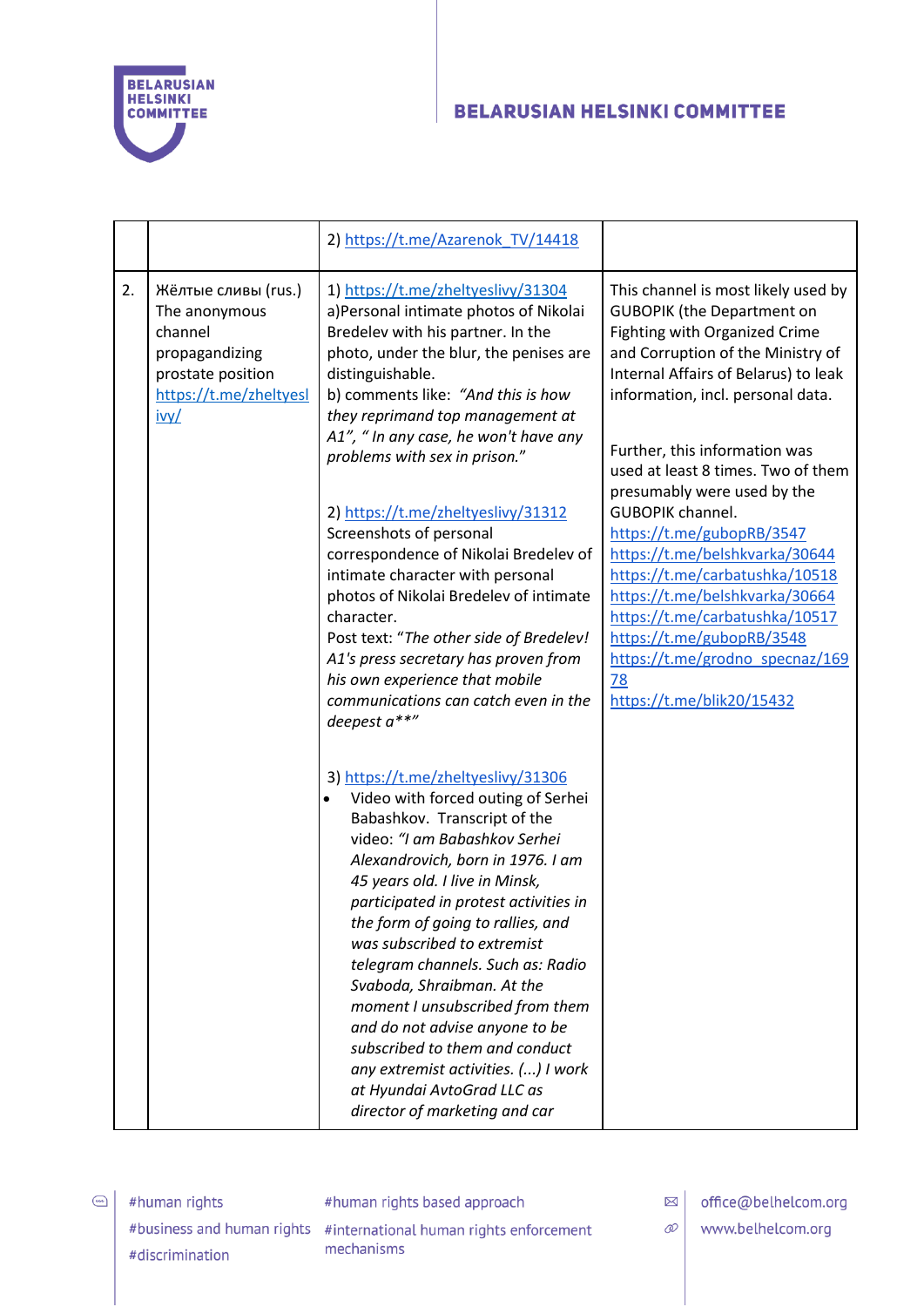

| sales. ()That's what my<br>position sounds like. I am<br>responsible for sales, I am<br>responsible for marketing. () I've<br>been with the company since its<br>creation in 2008. ()I went out last<br>August for protests. () About my<br>income - I have about 5 thousand<br>rubles a month. () There I also<br>have, as a member of the<br>supervisory board, a salary once<br>every six months. It can be quite<br>large, that's how it is. I get more<br>than 30,000 every six months. $()$<br>Okay, that's another point - that<br>is, yes, I live with a man. ()I think<br>it's, you know, it's a "don't tell -<br>don't ask" policy in the U.S.<br>military. We don't talk about it."<br>(The video ends with the logo of<br><b>GUBOPIK (The Department on</b><br>Fighting with Organized Crime and<br>Corruption of the Ministry of<br>Internal Affairs of Belarus)).<br>Comments contained offensive<br>$\bullet$<br>and derogatory slang gay names<br>The text of the post:<br>$\mathcal{U}$<br>At the same time, he took an active<br>part in the protests, followed<br>extremist channels, therefore<br>GUBOPIK visited him. The question is,<br>what was he missing ? Yes,<br>everything was enough, just pederast,<br>so he acted<br>Literally pederast, who openly lives<br>with a man.<br>If he hadn't participated the protests<br>he would be a just a gay. But he's a<br>faggot. |  |
|-------------------------------------------------------------------------------------------------------------------------------------------------------------------------------------------------------------------------------------------------------------------------------------------------------------------------------------------------------------------------------------------------------------------------------------------------------------------------------------------------------------------------------------------------------------------------------------------------------------------------------------------------------------------------------------------------------------------------------------------------------------------------------------------------------------------------------------------------------------------------------------------------------------------------------------------------------------------------------------------------------------------------------------------------------------------------------------------------------------------------------------------------------------------------------------------------------------------------------------------------------------------------------------------------------------------------------------------------------------------------------------------------------|--|
| Well, maybe they will be put in the<br>same prison call with the A1 press                                                                                                                                                                                                                                                                                                                                                                                                                                                                                                                                                                                                                                                                                                                                                                                                                                                                                                                                                                                                                                                                                                                                                                                                                                                                                                                             |  |

#human rights #discrimination

 $\bigodot$ 

#human rights based approach

#business and human rights #international human rights enforcement mechanisms

 $\boxtimes$  office@belhelcom.org

 $\mathcal{O}$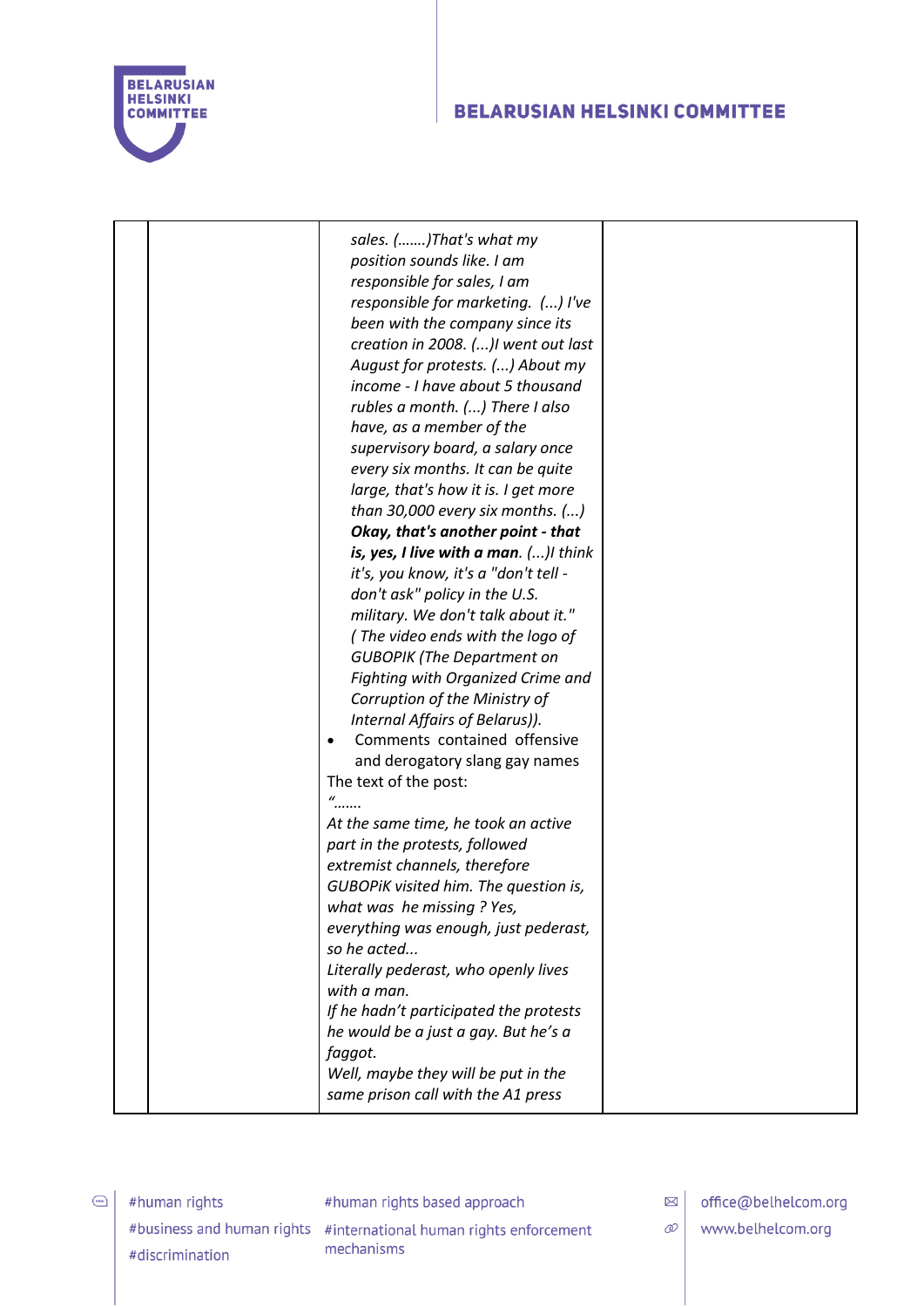

|    |                                                                                                                                                                                                                                                                                                              | secretary, they will be okay both<br>there, and even will not want to go<br>out.<br>Mutually crossed out."<br>4) https://t.me/zheltyeslivy/31293<br>Distribution of the video with forced<br>outing of Nikolai Bredelev.<br>Distribution of offensive text by<br>Азарёнок. СТВ                                                                                                                          |  |
|----|--------------------------------------------------------------------------------------------------------------------------------------------------------------------------------------------------------------------------------------------------------------------------------------------------------------|---------------------------------------------------------------------------------------------------------------------------------------------------------------------------------------------------------------------------------------------------------------------------------------------------------------------------------------------------------------------------------------------------------|--|
| 3. | ГУБОП<br>(rus.) t.me/gubopRB<br>Chanel<br>with the official logo<br>of GUBOPIK (The<br>Department on<br>Fighting with<br>Organized Crime and<br>Corruption of the<br>Ministry of Internal<br>Affairs of Belarus).                                                                                            | 1. https://t.me/gubopRB/3541<br>Distribution of the video with forced<br>outing of Nikolai Bredelev.<br>Distribution of offensive text by<br>Азарёнок. СТВ<br>https://t.me/gubopRB/3547<br>2.<br>Distribution of the personal intimate<br>photos of Nikolai Bredelev with his<br>partner.<br>3.<br>https://t.me/gubopRB/3548<br>Distribution of the video with<br>forced outing of Serhei<br>Babashkov. |  |
| 4. | <b>ЗмагарОК</b><br>https://t.me/carbatus<br>hka<br>The anonymous<br>channel<br>propagandizing<br>prostate position.<br>They present<br>themselves as a<br>channel that "make<br>fun of typical zmagars<br>(note: person with<br>opposite political<br>views) and their<br>behavioral<br>stereotypes. We will | https://t.me/carbatushka/105<br>1.<br>18<br>Distribution of the post with:<br>-screenshots of personal<br>correspondence of Nikolai Bredelev of<br>intimate character<br>-personal photos of Nikolai Bredelev<br>of intimate character.<br>2.<br>https://t.me/carbatushka/105<br>17<br>Distribution of the video with forced<br>outing of Serhei Babashkov.                                             |  |

 $\bigodot$ 

#human rights based approach

#business and human rights #international human rights enforcement mechanisms

 $\boxtimes$  office@belhelcom.org

 $\mathcal{O}$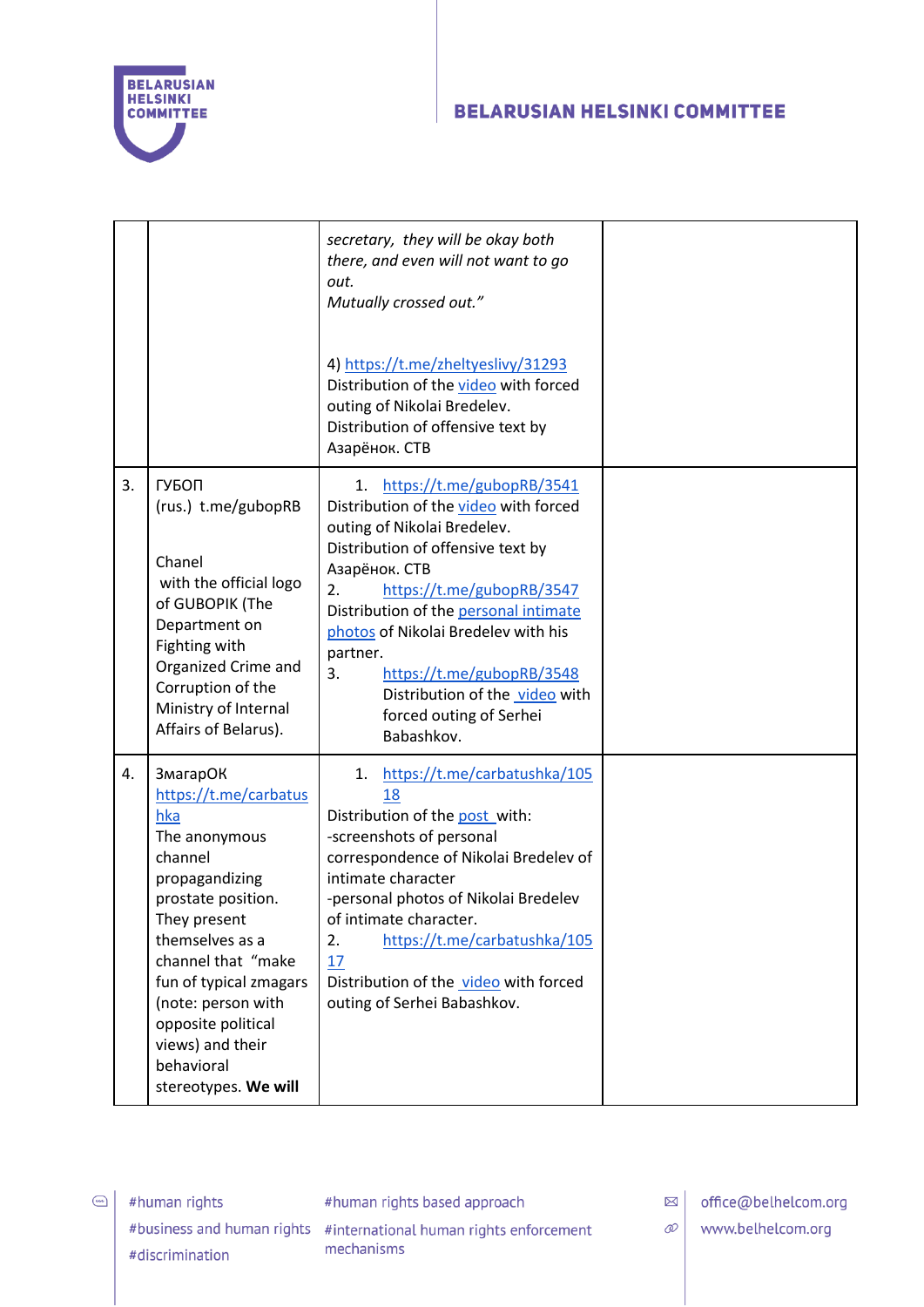

|    | beat carefully, but<br>hard!"                                                                                                                                                                                                                                                                                            |                                                                                                                                                                                                                                                                                                                                                                                                                                                                                                                                                                                                                                                                                                                   |  |
|----|--------------------------------------------------------------------------------------------------------------------------------------------------------------------------------------------------------------------------------------------------------------------------------------------------------------------------|-------------------------------------------------------------------------------------------------------------------------------------------------------------------------------------------------------------------------------------------------------------------------------------------------------------------------------------------------------------------------------------------------------------------------------------------------------------------------------------------------------------------------------------------------------------------------------------------------------------------------------------------------------------------------------------------------------------------|--|
| 5. | Бондарева. Без<br>купюр (rus.)<br>t.me/grodno_specnaz<br>They present<br>themselves as a<br>channel "Political<br>correctness is not<br>about us when it<br>comes to protecting<br>the interests of the<br>Motherland<br>". The channel<br>address is linked to<br>the special forces of<br>law enforcement<br>agencies. | https://t.me/grodno specnaz<br>1.<br>/16978<br>Distribution of the video with forced<br>outing of Serhei Babashkov.<br>https://t.me/grodno specnaz<br>2.<br>/17800<br>Distribution of the post with<br>the following content: "<br>People are extremely<br>outraged by the depth and<br>scale of the sexual deviations<br>that have plagued the<br>management of this company.<br>There have already been calls<br>to make beautiful capes from<br>sheets with pointed caps,<br>symbolizing traditional values<br>(according to grandfather<br>Freud), and to gather at the<br>main office of A1 with the<br>aim of its further<br>nationalization and hanging<br>sodomites on the poles in the<br>neighborhood". |  |
| 6. | Советская<br>Белоруссия (rus.)<br>The anonymous<br>channel<br>propagandizing<br>prostate position.<br>t.me/sovbelorussia                                                                                                                                                                                                 | https://t.me/sovbelorussia/7055<br>Post with the following content:<br>" People are extremely outraged by<br>the depth and scale of the sexual<br>deviations that have plagued the<br>management of this company. There<br>have already been calls to make<br>beautiful capes from sheets with<br>pointed caps, symbolizing traditional                                                                                                                                                                                                                                                                                                                                                                           |  |

 $\bigodot$ 

#human rights based approach

#business and human rights #international human rights enforcement mechanisms

 $\boxtimes$  office@belhelcom.org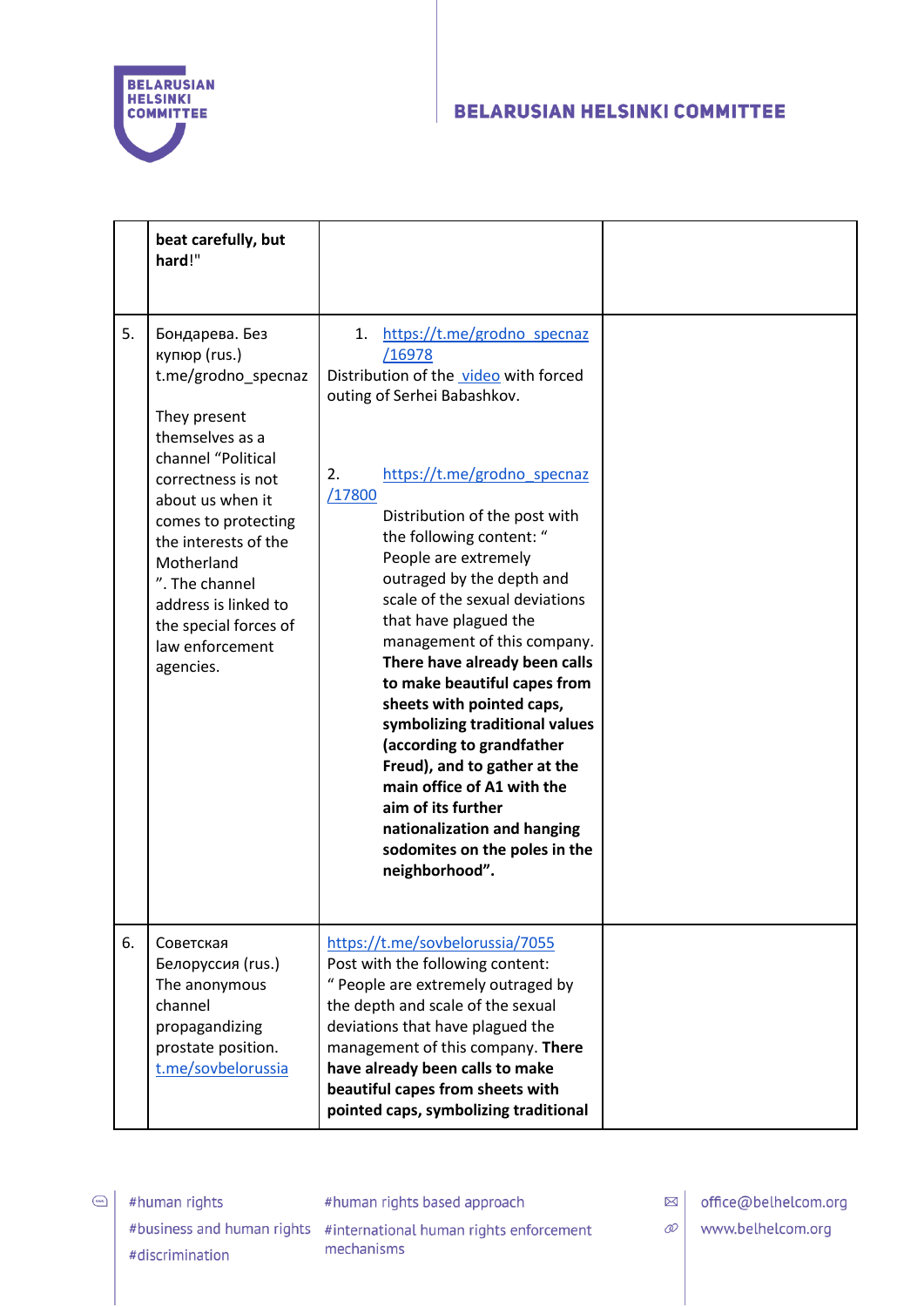

|    |                                                                                                                           | values (according to grandfather<br>Freud), and to gather at the main<br>office of A1 with the aim of its<br>further nationalization and hanging<br>sodomites on the poles in the<br>neighborhood.                                                                                                                                                                                                                                                                                                                                                                                                                                                                                                                                                                                                                                                                                                                                                                                                           |                                                                                                                                  |
|----|---------------------------------------------------------------------------------------------------------------------------|--------------------------------------------------------------------------------------------------------------------------------------------------------------------------------------------------------------------------------------------------------------------------------------------------------------------------------------------------------------------------------------------------------------------------------------------------------------------------------------------------------------------------------------------------------------------------------------------------------------------------------------------------------------------------------------------------------------------------------------------------------------------------------------------------------------------------------------------------------------------------------------------------------------------------------------------------------------------------------------------------------------|----------------------------------------------------------------------------------------------------------------------------------|
|    |                                                                                                                           | "Sovetskaya Belorussia" will follow<br>the development of the situation, but<br>in general, we approve the initiative".                                                                                                                                                                                                                                                                                                                                                                                                                                                                                                                                                                                                                                                                                                                                                                                                                                                                                      |                                                                                                                                  |
| 7. | Заметки Дохтора<br>XTO? (rus.)<br>https://t.me/d0xt0r/<br>The anonymous<br>channel<br>propagandizing<br>prostate position | https://t.me/d0xt0r/568<br>The post of following content:<br>"GAY-FASHISM<br>$1$ Å mother approves of the asocial<br>lifestyle of an A1 pederast who<br>worked for terrorists!<br>$[2]$ <i>A</i> reminder that:<br>-Homosexuality does not occur in the<br>wild in animals<br>•Current science has not found any<br>homosexual gene in humans<br>Homosexuality is caused only by<br>personality development pathology<br>due to mental lesions resulting from<br>incorrect upbringing, lifestyle or<br>psychological traumas<br>[3 Judging by the mother's statement,<br>there were specific problems in her<br>upbringing. Probably it was the<br>parents who instilled the erroneous<br>judgment that "homosexuality can be<br>treated neutrally".<br>4 A neutral attitude is latent<br>homosexuality, which sooner or later<br>turns into open homosexuality<br>5 The only acceptable reaction of the<br>healthy psyche to homosexuality is<br>extreme disgust, gag reflex, and<br>uncompromising dislike | This channel is promoted by the<br>channel Жёлтые сливы (rus.) (Nº<br>2 in the list)<br>The channel is the source of<br>reposts. |

 $rac{1}{\sqrt{2\pi}}$ 

#human rights based approach

#business and human rights #international human rights enforcement mechanisms

office@belhelcom.org  $\boxtimes$ 

- $\mathcal{O}$ 
	- www.belhelcom.org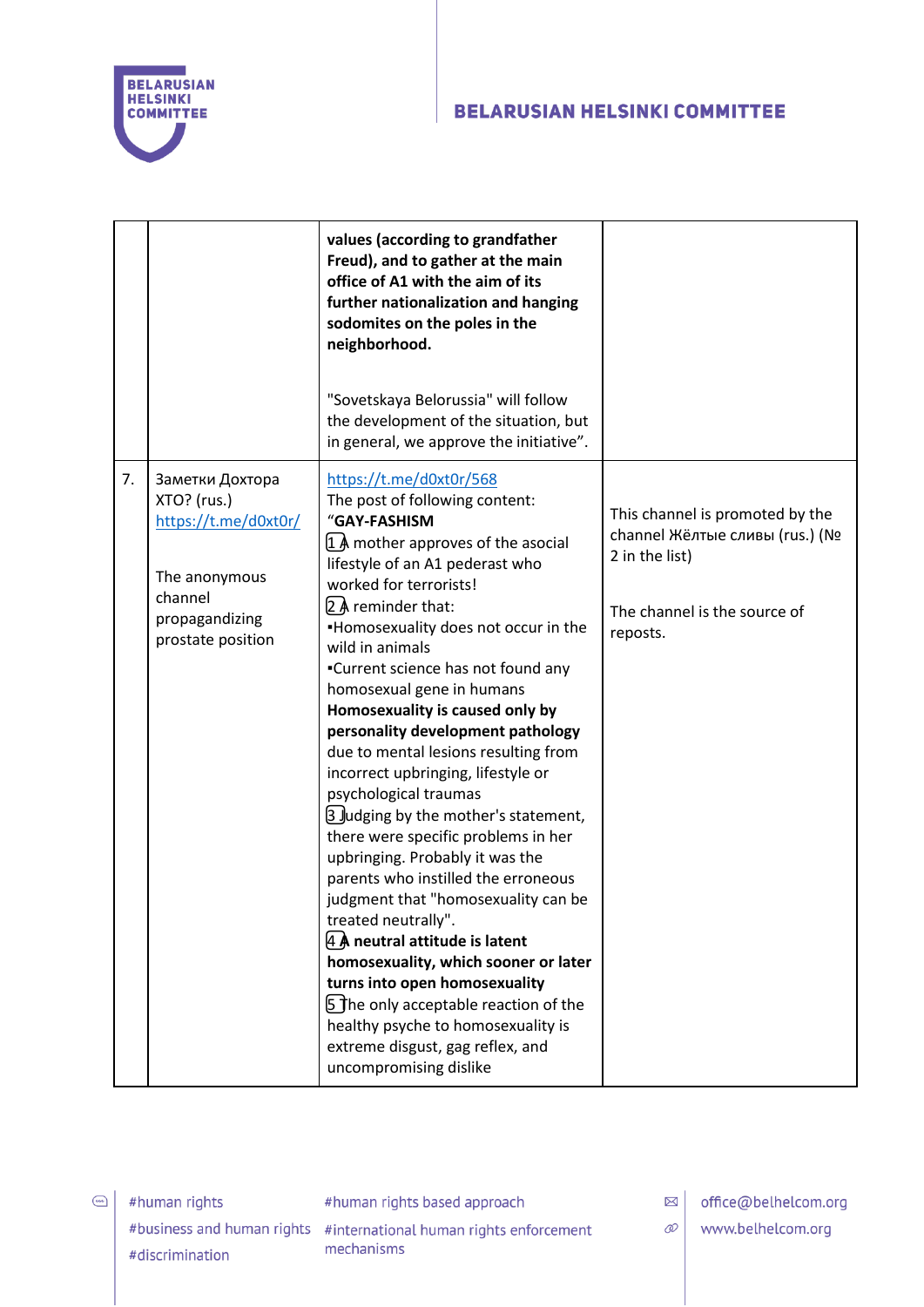

|    |                                                                                                                                                                                                                                                                                                                                                       | √ If you don't have that, you need to<br>develop it, otherwise your psyche<br>will soon degenerate completely<br>$\sqrt{A}$ gay man in a managerial position<br>is unreliable and dangerous to<br>society. This needs to be reflected in<br>the Constitution"                                                                                                                                                                                                                                                                                                                                                                                                                                                    |                                                                         |
|----|-------------------------------------------------------------------------------------------------------------------------------------------------------------------------------------------------------------------------------------------------------------------------------------------------------------------------------------------------------|------------------------------------------------------------------------------------------------------------------------------------------------------------------------------------------------------------------------------------------------------------------------------------------------------------------------------------------------------------------------------------------------------------------------------------------------------------------------------------------------------------------------------------------------------------------------------------------------------------------------------------------------------------------------------------------------------------------|-------------------------------------------------------------------------|
| 8. | Я/MЫ OMOH (rus.)<br>https://t.me/omonby<br>They present<br>themselves as a<br>channel "created to<br>support the<br>Belarusian police'<br>special forces,<br>ensuring a peaceful<br>and calm life of our<br>society."<br>(Note: exacitly these<br>special forces have<br>been participated in<br>tortures of peasful<br>protesters in August<br>2020) | https://t.me/omonby/17971<br>Distribution of the video with forced<br>outing of Nikolai Bredelev.<br>Distribution of offensive text by<br>Азарёнок. СТВ<br>Hate speech post:<br>https://t.me/omonby/17976<br>Picture: a shredder machine with the<br>A1 company logo is shown. A sheet of<br>paper with the image of a rooster and<br>a dildo go through the shredder.<br>(Note: in marginalized communities,<br>"rooster" is a term for men who have<br>had homosexual intercourse).<br>Comment:<br>A question to the company, how did it<br>happen that the zmagar (note -person<br>with opposite political views) rubbish<br>sat in the position of a press secretary<br>until the GUBOP knocked on the door! |                                                                         |
| 9. | Ваши сливы (rus.)<br>The anonymous<br>channel<br>propagandizing<br>prostate position<br>https://t.me/vashi sli<br><u>vy</u>                                                                                                                                                                                                                           | Hate speech post:<br>https://t.me/vashi slivy/15279<br>Picture: a shredder machine with the<br>A1 company logo is shown. A sheet of<br>paper with the image of a rooster and<br>a dildo go through the shredder.<br>(Note: in marginalized communities,                                                                                                                                                                                                                                                                                                                                                                                                                                                          | Have been reposted by A/MbI<br>OMOH (rus.)<br>https://t.me/omonby/17976 |

 $\bigodot$ 

#human rights based approach

#business and human rights #international human rights enforcement mechanisms

 $\boxtimes$  office@belhelcom.org

www.belhelcom.org

 $\mathcal{O}$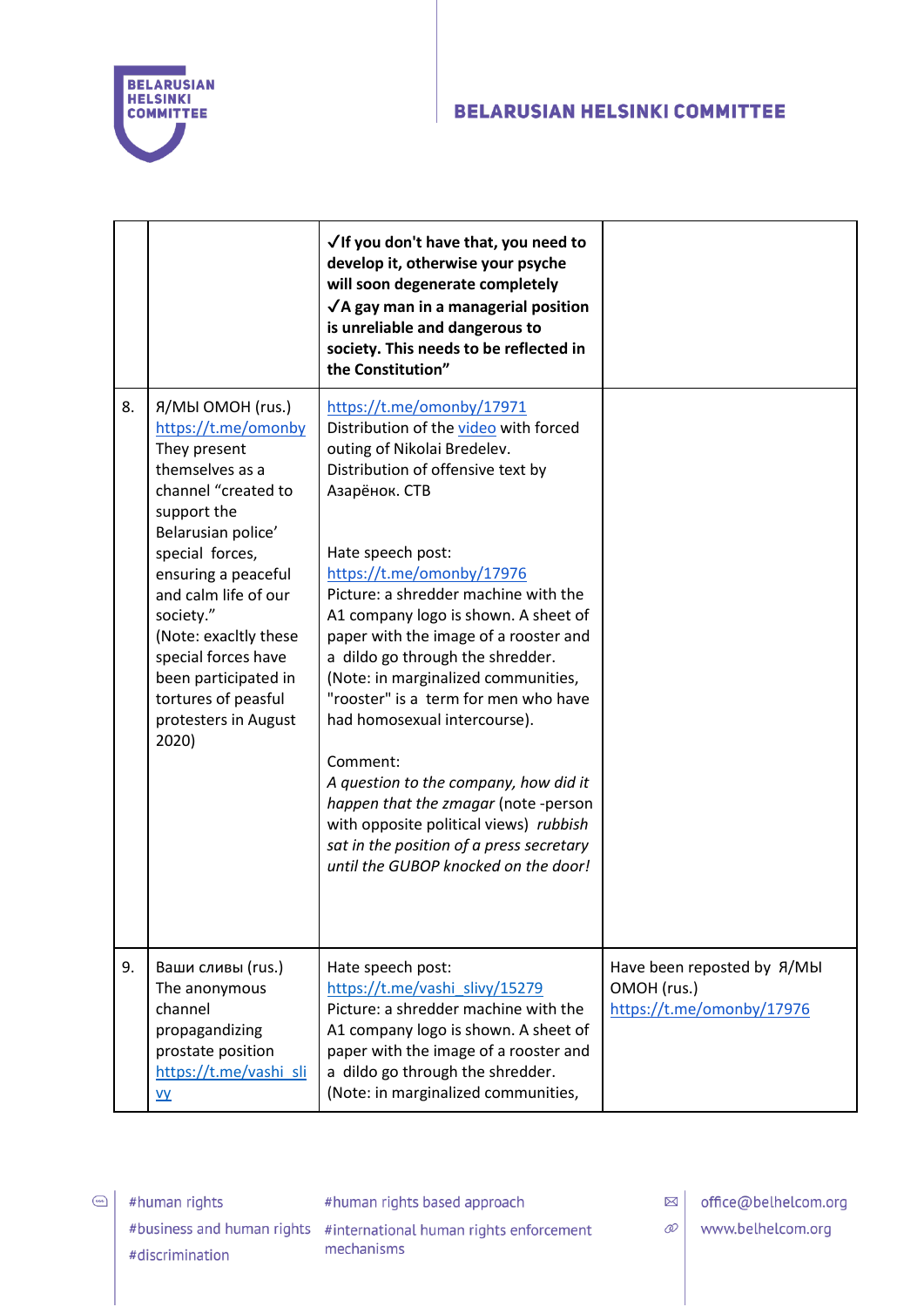

|    |                                                                                                                 | "rooster" is a term for men who have<br>had homosexual intercourse).<br>Comment:<br>A question to the company, how did it<br>happen that the zmagar (note -person<br>with opposite political veiws) rubbish<br>sat in the position of a press secretary<br>until the GUBOP knocked on the door!                                                                                                                                                                                                                                      |  |
|----|-----------------------------------------------------------------------------------------------------------------|--------------------------------------------------------------------------------------------------------------------------------------------------------------------------------------------------------------------------------------------------------------------------------------------------------------------------------------------------------------------------------------------------------------------------------------------------------------------------------------------------------------------------------------|--|
| 10 | Людажор (rus.)<br>The anonymous<br>channel<br>propagandizing<br>prostate position.<br>https://t.me/Ludazho<br>r | Hate speech post:<br>https://t.me/Ludazhor/1120<br>Fragments of post, where authors<br>name homosexuality as sexual<br>deviance:<br>"Well, truly, if a person wants to shove<br>something in his ass, and then pull it<br>out, and then shove it back again<br>and even when he does that together<br>with another deviant not in public, not<br>seducing children in school, not<br>spreading homosexual propaganda -<br>so it is generally their choice. "                                                                         |  |
| 11 | Жулики Беларуси<br>(rus.)<br>t.me/juliki_belarus                                                                | Hate speech post:<br>https://t.me/juliki_belarus/17605<br>Picture: a shredder machine with the<br>A1 company logo is shown. A sheet of<br>paper with the image of a rooster and<br>a dildo go through the shredder.<br>(Note: in marginalized communities,<br>"rooster" is a humiliating term for<br>men who have had homosexual<br>intercourse).<br>Fragment of post:<br>"A question to the company, how<br>did it happen that the zmagar (note:<br>person with opposite political views)<br>rubbish sat in the position of a press |  |

 $\bigodot$ 

#human rights based approach

#business and human rights #international human rights enforcement mechanisms

 $\boxtimes$  office@belhelcom.org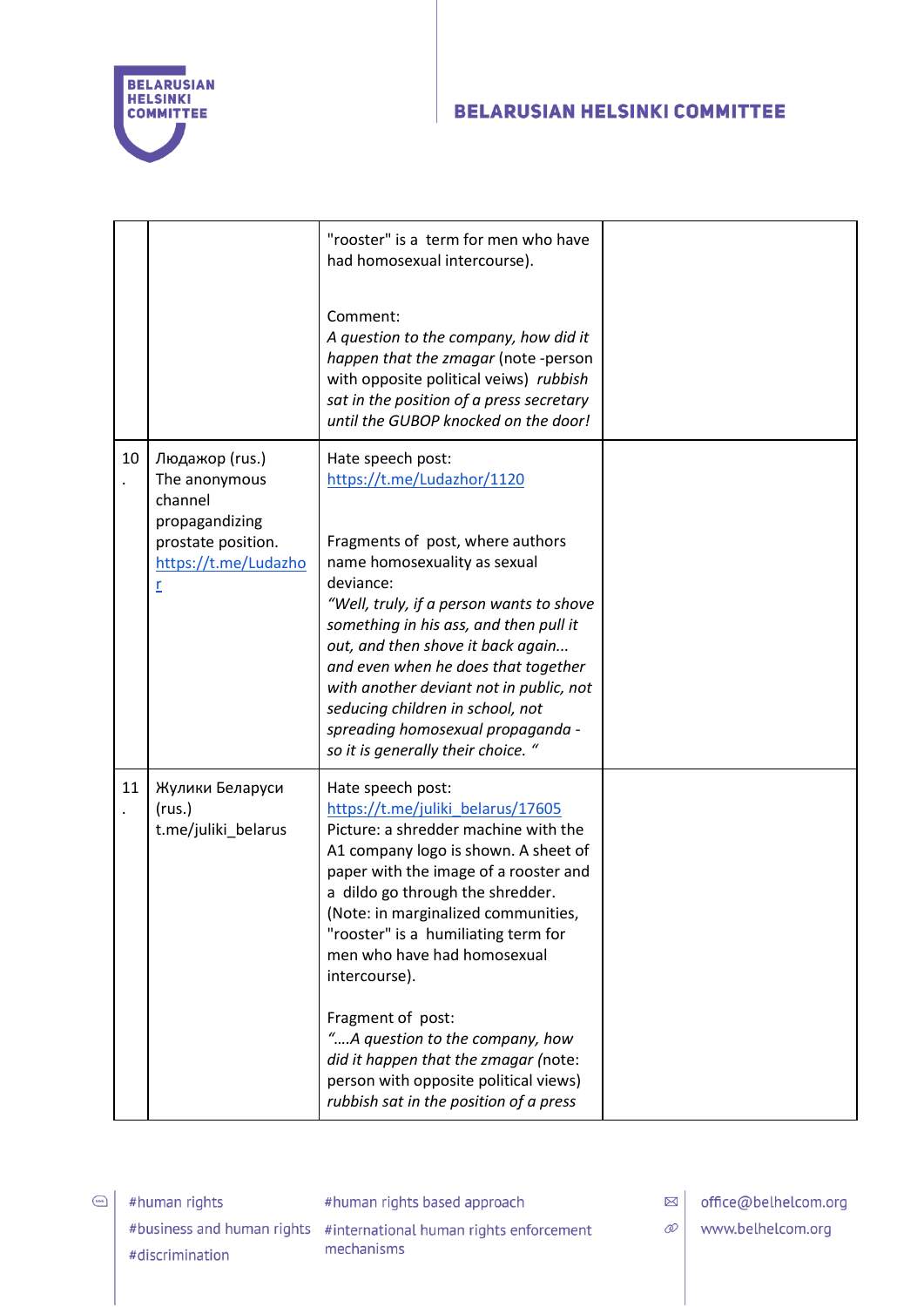

|    |                                                                                                                                                                         | secretary until the GUBOP knocked on<br>the door!"                                                                                                                                                                     |                                                                                                                                           |
|----|-------------------------------------------------------------------------------------------------------------------------------------------------------------------------|------------------------------------------------------------------------------------------------------------------------------------------------------------------------------------------------------------------------|-------------------------------------------------------------------------------------------------------------------------------------------|
| 12 | Придыбайло  <br>Субъективно (rus.)<br>The Channel of<br>Russian journalist<br>who is one of the<br>propagandists of<br>Lukashenko regime<br>https://t.me/pridybay<br>lo | https://t.me/pridybaylo/3238<br>Distribution of the video with forced<br>outing of Nikolai Bredelev.                                                                                                                   | The channel belongs to the<br>influencer and is the source of<br>reposts.<br>https://t.me/Zatsepil0/9086<br>https://t.me/lebedevalive/874 |
| 13 | Шкварка News (rus.)<br>The anonymous<br>channel<br>propagandizing<br>prostate position<br>https://t.me/belshkva<br>rka                                                  | https://t.me/belshkvarka/30664<br>Distribution post with:<br>-screenshots of personal<br>correspondence of Nikolai Bredelev of<br>intimate character<br>-personal photos of Nikolai Bredelev<br>of intimate character. |                                                                                                                                           |
| 14 | Живет же Беларусь<br>(rus.) The anonymous<br>channel<br>propagandizing<br>prostate position<br>t.me/ZhivetZheBelaru<br>S                                                | https://t.me/ZhivetZheBelarus/19946<br>Distribution of the video with forced<br>outing of Nikolai Bredelev.                                                                                                            |                                                                                                                                           |
| 15 | Невольфович (rus.)<br>The anonymous<br>channel<br>propagandizing<br>prostate position.<br>t.me/nevolf                                                                   | https://t.me/nevolf/6901<br>Distribution of the video with forced<br>outing of Nikolai Bredelev.                                                                                                                       |                                                                                                                                           |
| 16 | <b>ZaцепилО!</b><br>The anonymous<br>channel<br>propagandizing<br>prostate position.<br>t.me/Zatsepil0                                                                  | https://t.me/Zatsepil0/9086<br>Distribution of the video with forced<br>outing of Nikolai Bredelev.                                                                                                                    |                                                                                                                                           |

 $\bigodot$ #human rights #discrimination

#human rights based approach

#business and human rights #international human rights enforcement mechanisms

 $\boxtimes$ office@belhelcom.org